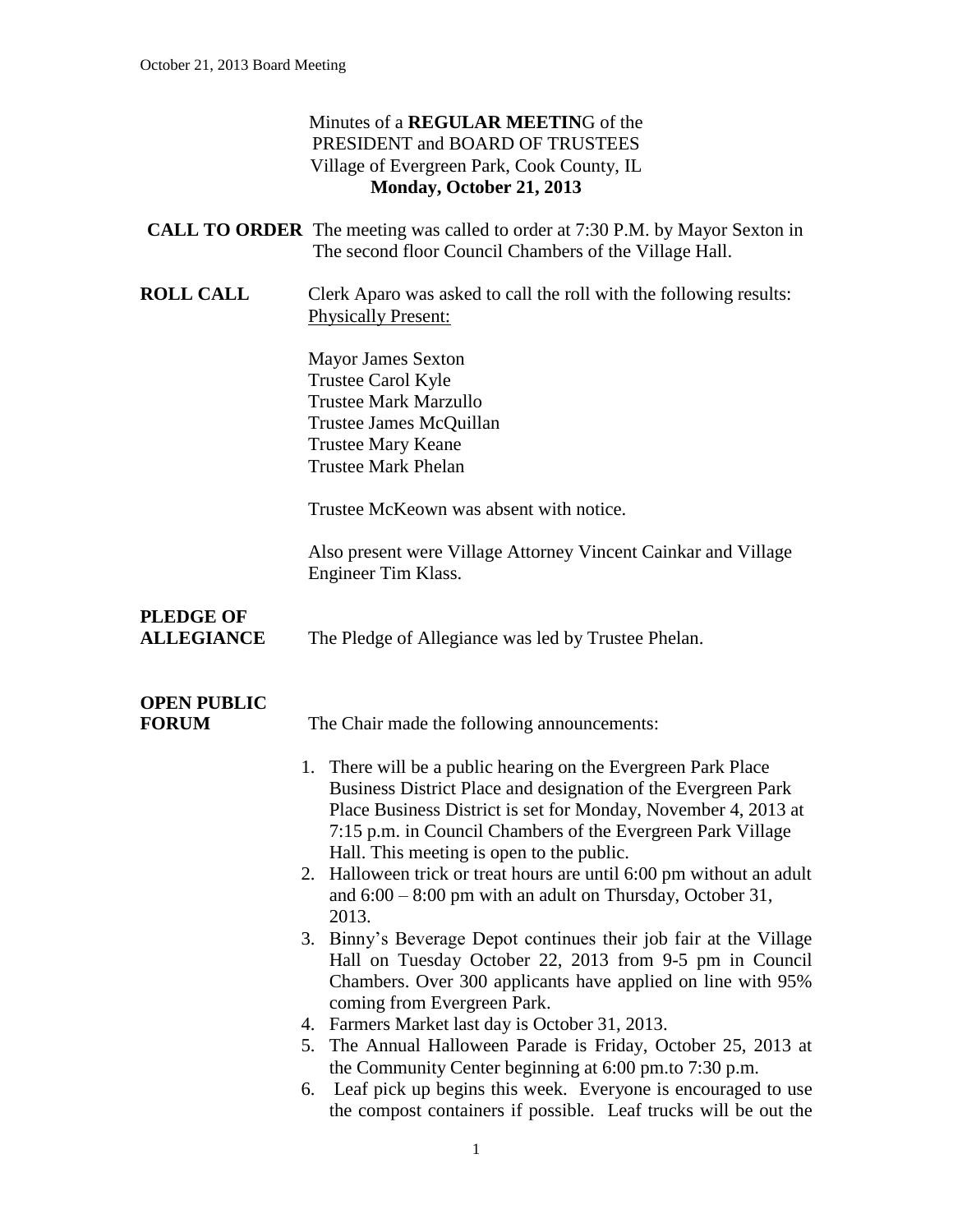day after normal garbage pick-up. Containers pick up will end December 12, 2013 weather permitting. 7. Thanks to Chief Kleinhaus and the entire Fire Department for another great Fire Department Open House Event. 8. "Freedom isn't Free 5K" race is Sunday, October 27, 2013 in honor of Connor Lowery local marine killed in the line of duty. The race begins at Brother Rice High School. 9. The Evergreen Park Mustang Football Team remains undefeated with one more conference game against Reavis High School and then on to the state finals. The Chair wished them luck adding the Village is very proud of them scholastically as well as athletically. 10. Pass Punt and Kick Contest was today Monday, October 21, 2013 at 3:30 pm at Duffy Park with a great turn out for boys and girls ages 6-11 years old. **OPEN PUBLIC AUDIENCE** NONE. **REGULAR AGENDA** Motion by Trustee Marzullo second by Trustee Keane to waive the reading of the minutes of the October 7, 2013 Regular Meeting of the President and Board of Trustees and approved as presented was passed by unanimous voice vote and so ordered by the Chair. **RESOLUTION NO. 24-2013 & RES. 25-2013** Motion by Trustee Phelan second by Trustee Kyle, to approve request from the chair to approve Resolution No. 25-2012 to finalize the fiscal year 2013 and to approve **Resolution NO. 24- 2013** with expenditures of the General Corporate Fund of \$209,588.23 and the Sewer and Water Fund in the amount of \$ 292,860.69 and the 95<sup>th</sup> Street TIF Fund \$ 198,451.05 and the Capital Improvement Fund, \$ 70,518.52 and the Street Bond Fund, \$ 17,750.00 for a total of \$ 789,168.49. The Chair thanked

Treasurer Sawyers for a great job on the budget. Upon roll call, voting YES: Trustees Kyle, Marzullo, McQuillan, Keane, and Phelan; voting NO: NONE. The motion was passed and so ordered by the Chair.

### **TREASURER'S**

**REPORT** Motion by Trustee Marzullo second by Trustee McQuillan to approve the Treasurer's report **for September 2013** in the General Fund \$6,416,709.58 and in the Sewer and Water Fund in the amount of \$ 3,202,002.57. The motion was passed by unanimous voice vote and so ordered by the Chair.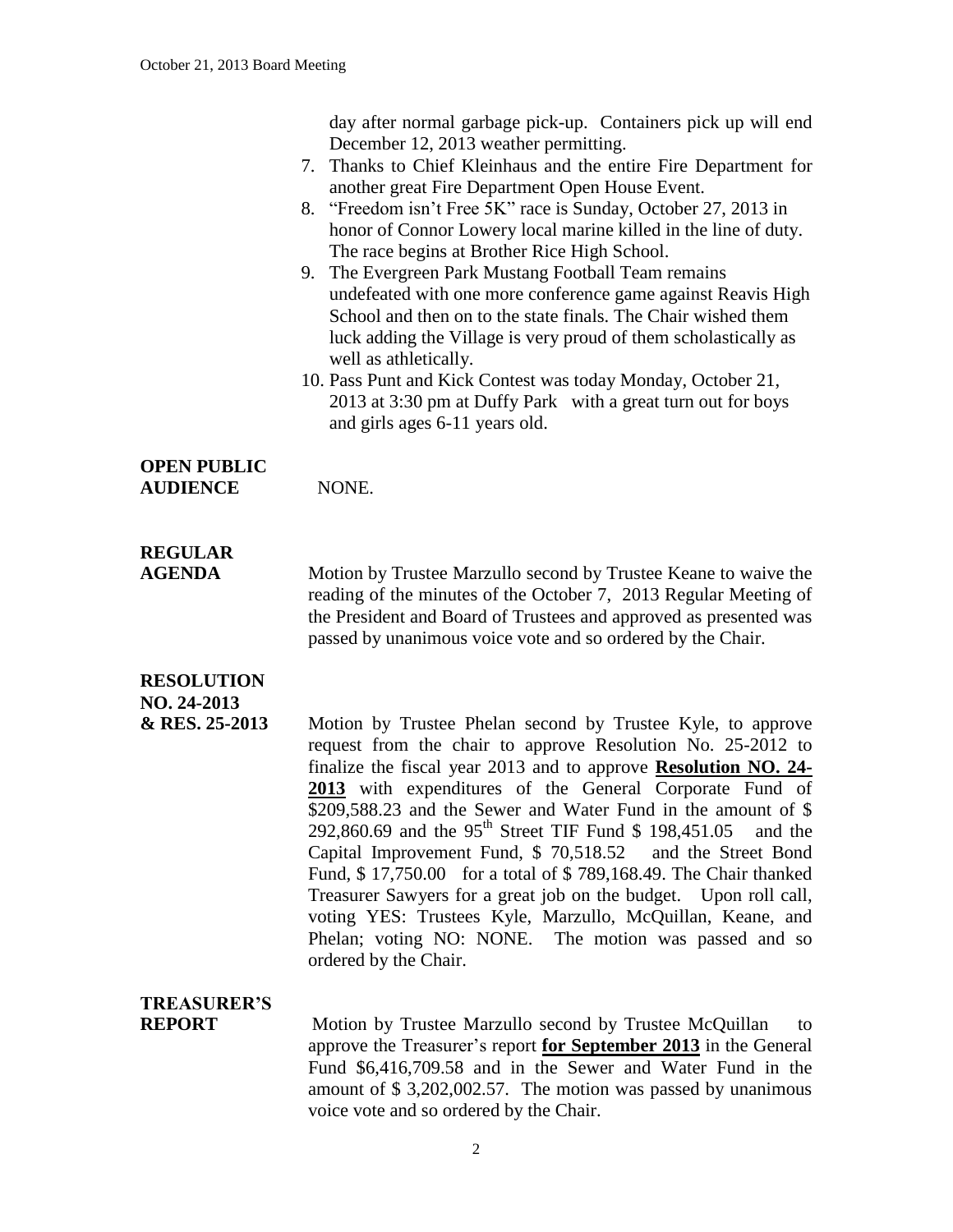#### **BUSINESS CERTIFICATES**

### **HAROLD'S**

**EXTENDED**

**CHICKEN** Motion by Trustee Kyle second by Trustee Keane to approve the business license application for **Harold's Chicken** (new owner/operator) to conduct a fast food restaurant located at 8738 S, Kedzie. The Chair thanked Karla and her husband for their investment in the Village noting they also own Edible Arrangements and wished them continued success. Upon roll call, voting YES: Trustees Marzullo, McQuillan, Keane, Phelan and Kyle; voting NO: NONE. The motion was passed and so ordered by the Chair.

**BAR HOURS** Motion by Trustee Marzullo second by Trustee McQuillan to approve the request from Mike Harte of Hartes for extended bar hours to 3:00 a.m. for Hartes and Barracos. The Chair noted this extension applies to all the liquor establishments in town with the same license. All dates were approved except the extended hours on Christmas Eve December 24, 2013. The dates are; October 26, November 2, 8, 20 and December 21, 27 and  $31<sup>st</sup>$ , 2013. The Chair noted there have been no incidents occurring during the extended hours. Upon roll call, voting YES: Trustees McQuillan, Keane, Phelan and Marzullo; voting NO: Trustee Kyle. The motion was passed and so ordered by the Chair.

## **ORDINANCE**

**21-2013** Motion by Trustee Kyle second by Trustee Phelan to approve **ORDINANCE NO 21-2103, "AN ORDINANCE VACATING A PORTION OF ST. LOUIS AVENUE AND AN ALLEY LYING SOUTH OF 95TH STREET AND EAST OF ST. LOUIS AVENUE IN THE VILLAGE OF EVERGREEN PARK."** The Chair noted new fencing and landscape has already improved the property and added Binny's is expected to be open prior to Thanksgiving, November 28, 2013. Upon roll call, voting YES: Trustees Keane, Phelan, Kyle, Marzullo and McQuillan; voting NO: NONE. The motion was passed and so ordered by the Chair.

# **PUBLIC WORKS**

**CONTRACT** Motion by Trustee Phelan second by Trustee McQuillan to approve the Collective Bargaining Agreement between the Public Works Department of the Village of Evergreen Park and Local 700, International Brotherhood of Teamster with effective dates are May 1, 2013 until April 30, 2016. The Chair noted there is a 3% annual increase in wages and the contract is very fair. Upon roll call, voting YES: Trustees Phelan, Kyle, Marzullo, McQuillan and Keane; voting NO: NONE. The motion was passed and so ordered by the Chair.